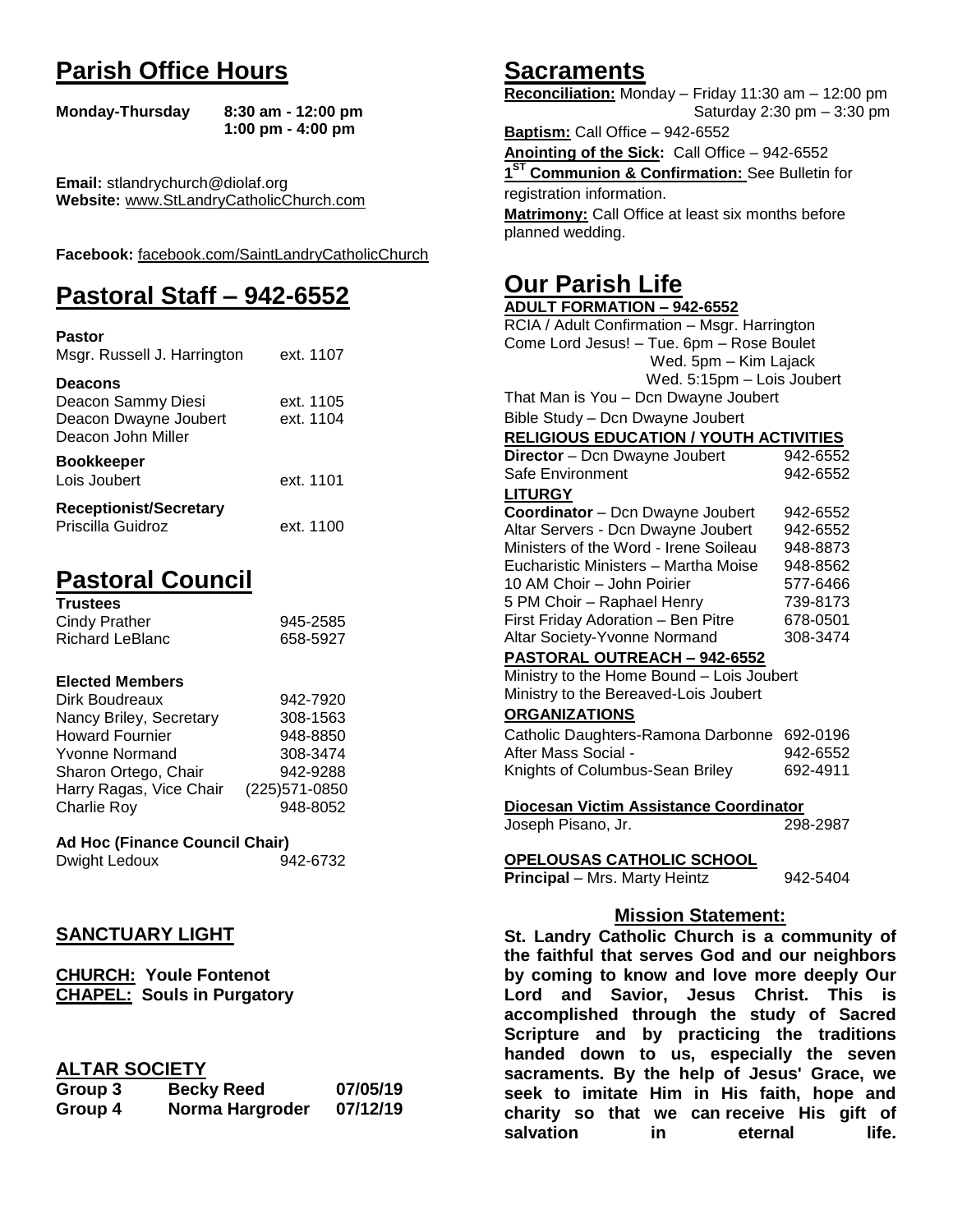**Volume 68, No. 27 –***Thirteenth Sunday of Ordinary Time* **– June 30, 2019**

## *From the Desk of Msgr. Harrington…*

After the Jesus-event (His birth, life, crucifixion, death, resurrection and Ascension), after Pentecost (the birth of the Church and the sending forth of the people of God), what did those early Christian communities look like? At first they did not call themselves 'Christians'. They saw themselves as Jews who believed the Messiah had come. As the Apostles and Paul established more and more communities inside and around Jerusalem and then further on to Antioch (today's Istanbul) and Rome and beyond, then they referred to themselves as Christians.

A community of the faithful would be established; they would pray together, worship together, share their lives with one another. Together they would share the stories of the Jesus-event. Nothing had been written down. For at least the first sixty years after Jesus' Ascension, they relied on the sacred stories that brought life to the community. In sharing these wondrous, life-giving stories the community knew Jesus, lived Jesus, died for and with Jesus. Those first liturgies were in the homes of the faithful. Many of our first liturgies in our diocese were in people's homes. There is something holy about those first masses in our area being celebrated in the homes of people and families of faith; the stories of their lives mingled with the Body and Blood of Jesus in their homes.

In the age of persecution, the faithful would identify themselves to other Christians by making the sign of the cross in the dust of the earth. What a beautiful way to identify oneself. You can almost hear their whispers. "I am a believer of the Way. My life rests in the cross that was embraced by the Father's Son to remove my sin. My identity is in the cross that I etch in the earth, here today and gone tomorrow, but then I will write it again and again. As the winds blow it away, I will carve it again, just as it is carved in my very soul. I reveal it you to remind you that you are loved by not only unworthy me, but by the one who stretched out His arms and embraced the world. Together we live in the warmth of that fierce embrace. Together we are afire in the love of Jesus."

Those early communities were joy-filled. They knew that their Redeemer lived. They knew they could place their trust in the One who loved them, they knew they could place their trust in each other.

That is a hard, but not impossible legacy for us to follow. It is a challenge for us to move beyond our private, self-centered relationship with God and come to know and appreciate that we are believers in the Way who live our faith in the context of community. We celebrate the Sacraments in community. We share the stories of our faith journey in community. We come to know that we are Christians in community.

We are at our best when we gather as the faith community to celebrate the Eucharist. We come to our home to listen to the stories of salvation. We come to remember in Word and Eucharist the transforming sacrifice of Jesus. We come to let the story overwhelm us and lead us back into the wider community to bring the Way to the world.

We come to let our stories mingle with Jesus' story, to let grace transform our stories to be more like His. We trust in Him and we trust in each other to be the community of the faithful, the faithfilled. We are the Church. We are known as Christians by our love and the way we radiate the love of God by our lives. When we say the mass is ended, we also mean the mission has begun. We spread the Good News, because we live the Good News each and every day. We etch the sign of the cross in the dust before us to reveal to the world that our path is that of Jesus of Nazareth, the Way, the Truth and the Life.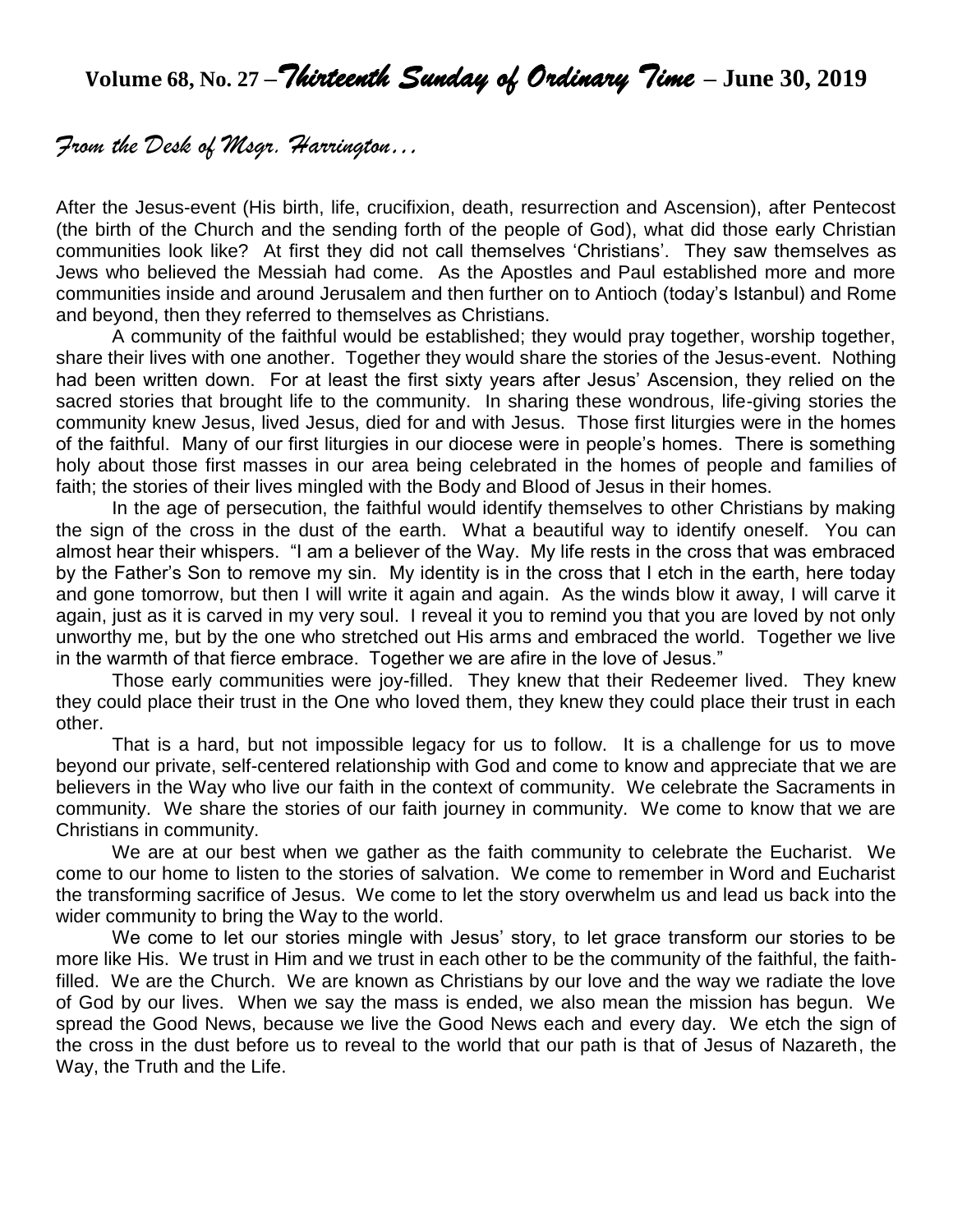## **POPE FRANCIS' INTENTIONS –**

**July - The Integrity of Justice** That those who administer justice may work with integrity, and that the injustice which prevails in the world may not have the last word.

## **OFFERTORY COLLECTIONS –**

#### **June 23, 2019**

| <b>REGULAR</b>                  | \$6651.78 |
|---------------------------------|-----------|
| <b>GOAL</b>                     | \$9000.00 |
| Maintenance & Repair Fund       | \$50.00   |
| <b>Bishop's Services Appeal</b> | \$10.00   |
| Poor / Needy                    | \$300.00  |
| <b>OCS Foundation</b>           | \$5.00    |
| Peter's Pence                   | \$315.00  |

Thank You for Your Generosity!

### **2nd Collection**

**06/30/19** – No 2<sup>nd</sup> Collection **07/07/19** – Maintenance & Repair

### **REMINDERS FOR THE WEEK**

**Sun. – 06/30**

- **Mon. - 07/01 5:45pm** Rosary @ Lafleur Monument
- **Tue. - 07/02 6:00pm** Come, Lord Jesus!

#### **Wed. - 07/03 5:00pm** Come, Lord Jesus! **5:15pm** Come, Lord Jesus!

- **Thu. - 07/04 – Independence Day!**
- **Fri. - 07/05 – Office Closed 7:00am** 1 1<sup>st</sup> Friday Adoration

# **Sat. - 07/06**

| 7:30am | <b>Benediction</b> |
|--------|--------------------|
| 8:00am | Mass in Church     |

## **READINGS FOR FAITH SHARING**

**Thirteenth Sunday in Ordinary Time**

**1 Kings 19:16b-21** Elisha left everything to inherit Elijah's prophetic role.

**Psalm 16** "You are my inheritance O Lord."

**Galatians 5:1, 13-18** A proper use of freedom includes service to others,motivated by love. **Luke 9:51-62** Jesus expects us to leave everything to follow him.

In today's Gospel, Jesus, knowing what was to come, "resolutely determined to journey to Jerusalem." On this journey, which will stretch over many months of readings from Luke's Gospel, Jesus teaches his disciples and the crowds how God wants us to live our lives. Today we learn that discipleship demands a total commitment. Listening to today's readings, we have the opportunity to think of what we are willing to leave behind on our journey toward the kingdom of God.

## **PRAY FOR OUR SEMINARIANS**

**-Michael Vidrine -Trey Fontenot** Sacred Heart of Jesus, VP **-Garrett Broussard** OLOGC, LC Father, in your plan for our salvation you provide shepherds for your people. Fill your Church with the spirit of courage and love. AMEN.

## **PRAY FOR A PRIEST EACH DAY**

| Fr. Darren Eldridge                |
|------------------------------------|
| Fr. Pope Francis                   |
| <b>Pope Emeritus Benedict, XVI</b> |
| <b>Bishop Douglas Deshotel</b>     |
| <b>Bishop Emeritus Jarrell</b>     |
| Fr. Peter Emusa                    |
| Fr. Cyprian Eze                    |
|                                    |

Eternal Father, we lift up to You, these and all the priests of the world. Sanctify them. Heal and guide them. Mold them into the likeness of Your Son Jesus, the Eternal High Priest. May their lives be pleasing to You. In Jesus' name we pray. AMEN

## **AFTER MASS SOCIALS**

**Each Sunday, following the 8am and 10am Masses we gather in the South Sacristy of the church for coffee & donuts and FELLOWSHIP! Everyone is welcome! Please use the outside entrance near the southeast corner of the church. Please do not enter through the sanctuary. Please NO FOOD in any other area of the church.**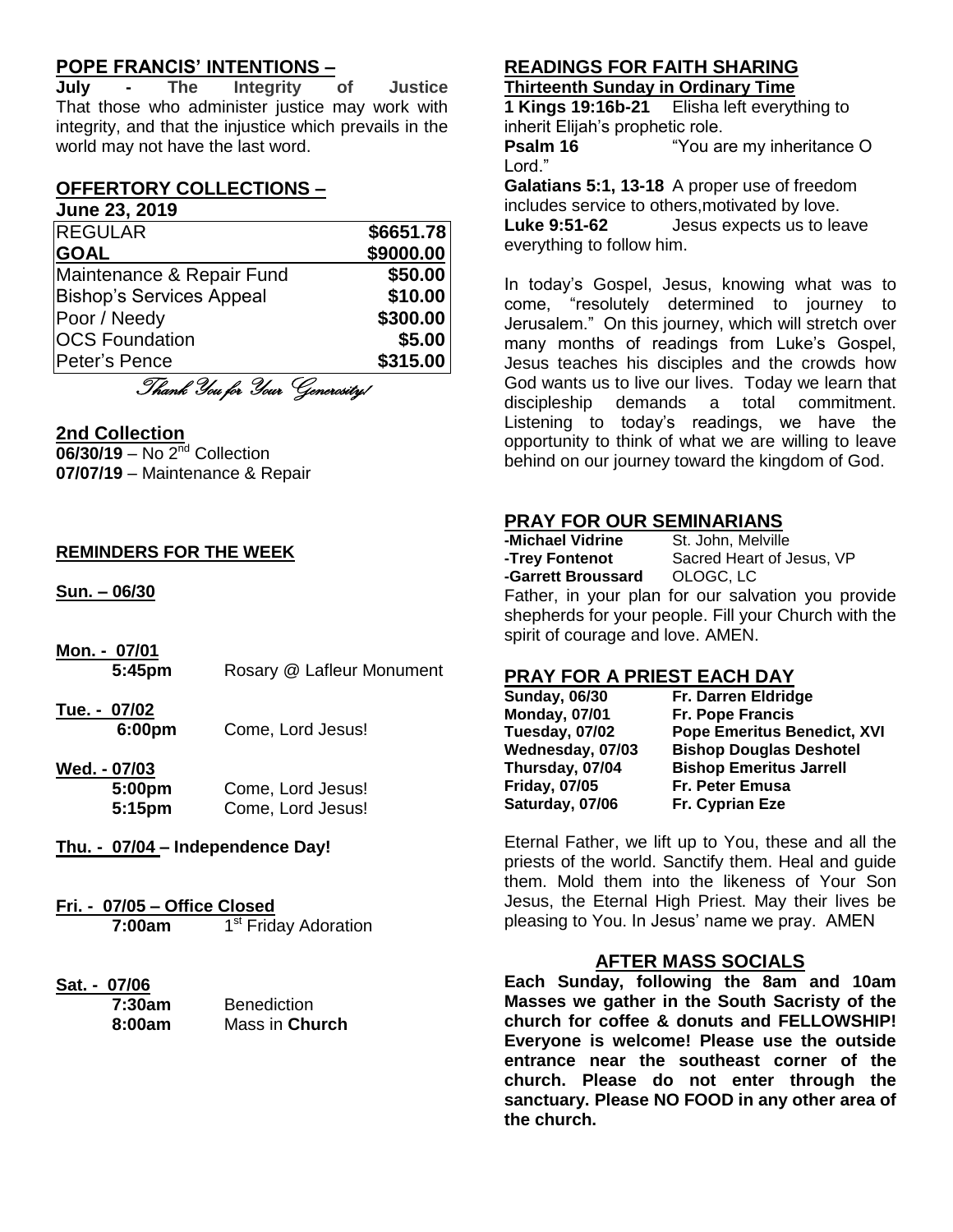## **MASS INTENTIONS**

## **Saturday, June 29**

**4:00pm** Carolyn M. Bertrand; Leroy & Elia Huguet; Norris Leger, Toby & Winnie Lalonde & Family; Wayne, Jeanette & Jonathan Lalonde; Junior, Loretta & Stephen Hargroder; Roy & Justine L. Elder Family; Wilma DeJean, Adolph, Constance & Horace Lanclos; Janette Sylvester; Come, Lord Jesus Groups; Murphy Allen Lanclos, Sr.; Robert (Bob) Chachere; Shelton Daigle and Carrie Soileau; Special Intention; Samuel & Dorothy Gautreaux; Kermit Christ; Madelyn McKinney; Nola Guidroz; Myra Ortego & Craig Lafleur; Mildred & J.B. Bergeron

## **Sunday, June 30**

**08:00am** Bernel, Arthur & Eva Fontenot; Youle, Therese & John Ray Fontenot and Martin J. St. Amand; Patricia Ann Briggs; David "Scotty" Thomas; M/M John, John Jr., Jacob & Michael FaKouri

**10:00am** Malcolm "Slick" & Margaret Martin; Aldon Joseph "Danny" Richard; M/M Lee Martin, Jon Martin & Loray Martin Bertrand & Rita Darby; Darold Thibodeaux; Lee & Beverly Faul & Mark Capone Jr.; Carol, Joyce & Baby Ortego; Fields & Voitier Families; Msgr. Louis Melancon (DA); Guise Tran Ho; Jackie David Bordelon; Orphan Souls; M/M Ezra Martin & Denise Hull; Lawrence Kelly & Darius & Zetta Deville; Dorothy "Dot" Prejean, Robin, Rozas, Nezat; M/M Emillian Bodin & Joyce Lagrange; Myra Ortego & Craig Lafleur; Nita & J. Y. Bordelon Sr.; Dorothy (Vige) Lasseigne; Harriet H. Doucet; William "Billy" H Jarrell, Jr.; Stephen Taylor; Brian F. Guillory; Special Intentions; Beverly Claire Hebert Nash; M/M Stanley Vige

**5:00pm** St. Landry Church Parishioners **Monday, July 01**

**12:05pm** Nita & J. Y. Bordelon Sr.; Deacon Arthur & Mrs. Louella S. Lognion (BD

**Tuesday, July 02**

**12:05pm** Nita & J. Y. Bordelon Sr.

**Wednesday, July 03**

**12:05pm** Nita & J. Y. Bordelon Sr.; Father Joe Breaux

### **Thursday, July 04**

**12:05pm** Emile (BD) & Nancy Fontenot; Larry & Drucella F. Harper (WA); Nita & J. Y. Bordelon Sr.; Souls In Purgatory

## **Friday, July 05**

**12:05pm** Youle Fontenot (DA); Lawrence Kelly & Darius & Zetta Deville (BD); Nita & J. Y. Bordelon Sr.

### **Saturday, July 06**

**08:00am** Nita & J. Y. Bordelon Sr.; Victoria **Barron** 

## **PRAYER INTENTIONS**

Rena Mae Angelle, Dannie Ardoin, Brenda & Dennys Baird, Camden Barnard, Victoria Barron, Addi Baquet, Eric Baquet, Mona Bernard, Rada Bono, Derek Bourque, Connie Benoit, James Buford Bergeron, Paula Bienvenu, Robert Bienvenu, Marty Billeaudeau, Randy Bordelon, Ricky Bordelon, Alexandra Boudreaux, Mildred D. Boudreaux, Joan Brady, Judy Smith Briscoe, Eden Broussard, Nico Campbell, German Cardoza, Ronnie Collette, Liz Constantino, Betty Cormier, Leroy Darbonne, Glenda G. Darbonne, Francis "Flossie" David, Angie Dejean, Rose DeKerlegand Barbara Dopson, Lee Dubuc, Wanda Dupre, Glyn Durio, Willie Mae Emonet, Johnny Fontenot, Brandon Fuselier, Glenda Gaudet, Albert Going, Robert Going,Jr., Sarah Groth, Rita Guidroz, Amelia Guillory, Gabrielle Hanson & Family, Norma Hargroder, Jeanette Harville, Carol Hebert, Scott Hebert, Eva Herbert, Corrace Hollier, Rosalie Jackson, Bryan Fontenot, Linda L. Fontenot, Jo Ann Jones, Leon Khan, Charles Kenneth Lalonde, Sr., Virgie Lanclos, Lisa Leblanc, Jenny Ledoux, Ronald Leger, Sawyer Leger, Paul Leleux, Margie Lintzen, Cassandra Marceaux, Malcolm Marcus, Kathy Martin, Verna Martin, Heather E. Matt, Sidney Matt, Marguerite Miller, Taylor Morales, Glenda Moreau, Julia Ortego, Gene Paillet, Mary Paillet, Elliot Pavlovich, Glenda Pitre, Michelle Poulet, Butch Richard, Gerald Roy, Emery Richard, Jessie Richard, The Keith Richard Family, Geneva Scallon, Pap Roy, Jason Sonnier, Clara Smith, Elaine Soileau, Ronald Speyrer. Andrew Stelly, Audrey Stelly, Eddie Stelly, Becky Sylvester, Richard Tatman, Ervin Thibodeaux, Margaret Thibodeaux, Brett Walker, Augustine Wilson, Brad Woodel, Evelyn Wyble, Caleb Zachary

**(It is diocesan policy that we must have permission from any individual that is to be placed on the list of intentions prior to their name being listed.)**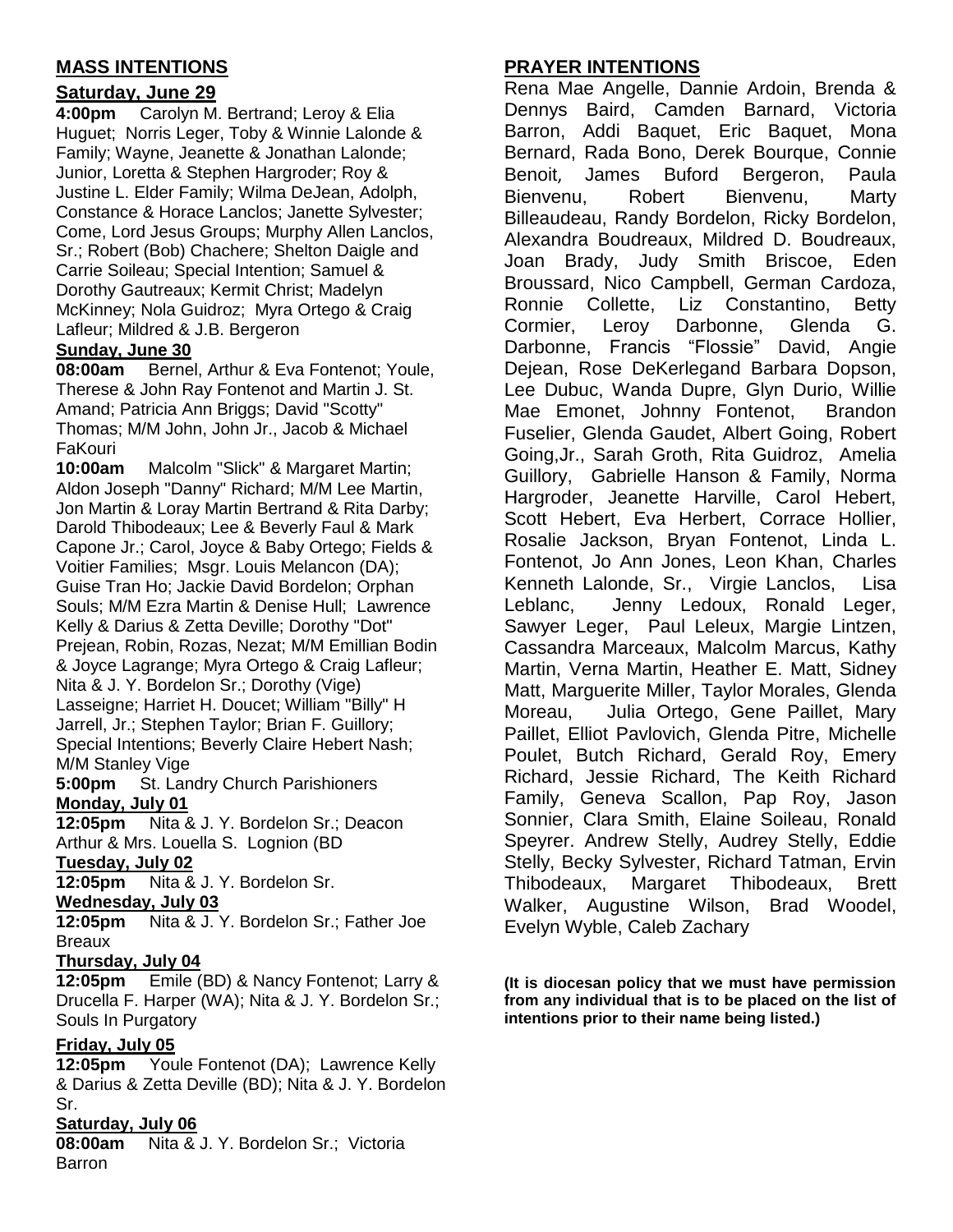### **SUMMER TRAVELS?**

**Don't miss Sunday Mass simply because you are on Summer Vacation… Visit [www.masstimes.org](http://www.masstimes.org/) to find the Mass that best fits your schedule ANYWHERE in the U.S.**

### **LIBRARY NEWS**

**There is a sampling of books from our parish library on a table at the main entrance to the church for you to "checkout." Just fill out the "checkout form" located in the book and leave the form in the "checkout box." After you're done with the book, drop it in the "return basket." Our library is located in Valentin Hall and has over 1100 books for your reading pleasure. If there is a specific book you are looking for, fill out a "request form" and someone will contact you if the book is available for checkout.**

### **ALTAR SOCIETY**

**The Altar Society meets on the second Monday of every month at 5:15pm in Valentin Hall. We are always welcoming New Members to be a part of our mission to assist in beautifying our church for the sacred liturgies. Our next meeting will be in September! (Summer Break!) For more information call Yvonne Normand @ 337-308-3474 or Janis Courvelle @ 337-789- 0971.** 

### **ALTAR SERVERS**

**We are always looking for more young people who desire to serve our Lord in this very important ministry! All Students who have made their 1st Holy Communion through HS are invited to become servers… Parents contact Deacon Joubert for more information.**

### **MUSIC MINISTRY**

**We are always looking for new voices to enhance our ministry of liturgical music! If you feel called to share your talents in this capacity, call one of our choir directors – JP Poirior (337) 577-6466 or Rafael Henry (337) 739-8173, or call the parish office and someone will get with you!**

### **KNIGHTS of COLUMBUS**

**The Knights of Columbus, Council #1173 meets on the second Thursday of each month. Call Sean Briley (337) 692-4911 if you are interested in joining.** 

### **PASTORAL ADVISORY COUNCIL**

**The "Pastoral Advisory Council" - formerly known as the Parish Council – meets monthly. Members serve for terms of two years. This entity is made up of a combination of elected and appointed positions as serves as the Pastor's "sounding board" as well as offers "advice" to him on behalf of the congregation. There are two terms currently up for election. If you or someone you know might be interested in serving our parish in this capacity, please submit your name to either Msgr. Harrington or Deacon Joubert. The elections, if necessary, will be held in July.**

### **ONLINE CATECHESIS**

**The Diocese of Lafayette has partnered with Franciscan University in Steubenville, Ohio, to give everyone in the diocese access to workshops that can help in their religious formation. Although some of the workshops are geared towards teachers, many simply give information on topics that many of us want to know more about (i.e. the Eucharist, Mary, New Testament, Old Testament). All you have to do is go to [www.franciscanathome.com/diolaf](http://www.franciscanathome.com/diolaf) to begin to create your account. The Office of Catechetics has a short 3 minute video on their webpage that will direct you on how to create an account. Our parish (or institution) has already been placed in the system, so all you have to do is create your personal account. We believe this is a wonderful opportunity for us to grow in our faith.**

### PRAYER FOR HURRICANE SEASON

O God, Master of this passing world, hear the humble voices of your children. The Sea of Galilee obeyed your order and returned to its former quietude; you are still the Master of land and sea. We live in the shadow of a danger over which we have no control. The Gulf, like a provoked and angry giant, can awake from its seeming lethargy, overstep its conventional boundaries, invade our land and spread chaos and disaster. During this hurricane season, we turn to You, O loving Father. Spare us from past tragedies whose memories are still so vivid and whose wounds seem to refuse to heal with the passing of time. O Virgin, Star of the Sea, Our Beloved Mother, we ask you to plead with

your Son in our behalf, so that spared from the calamities common to this area and animated with

a true spirit of gratitude, we will walk in the footsteps of your Divine Son to reach the heavenly Jerusalem where a storm-less eternity awaits us.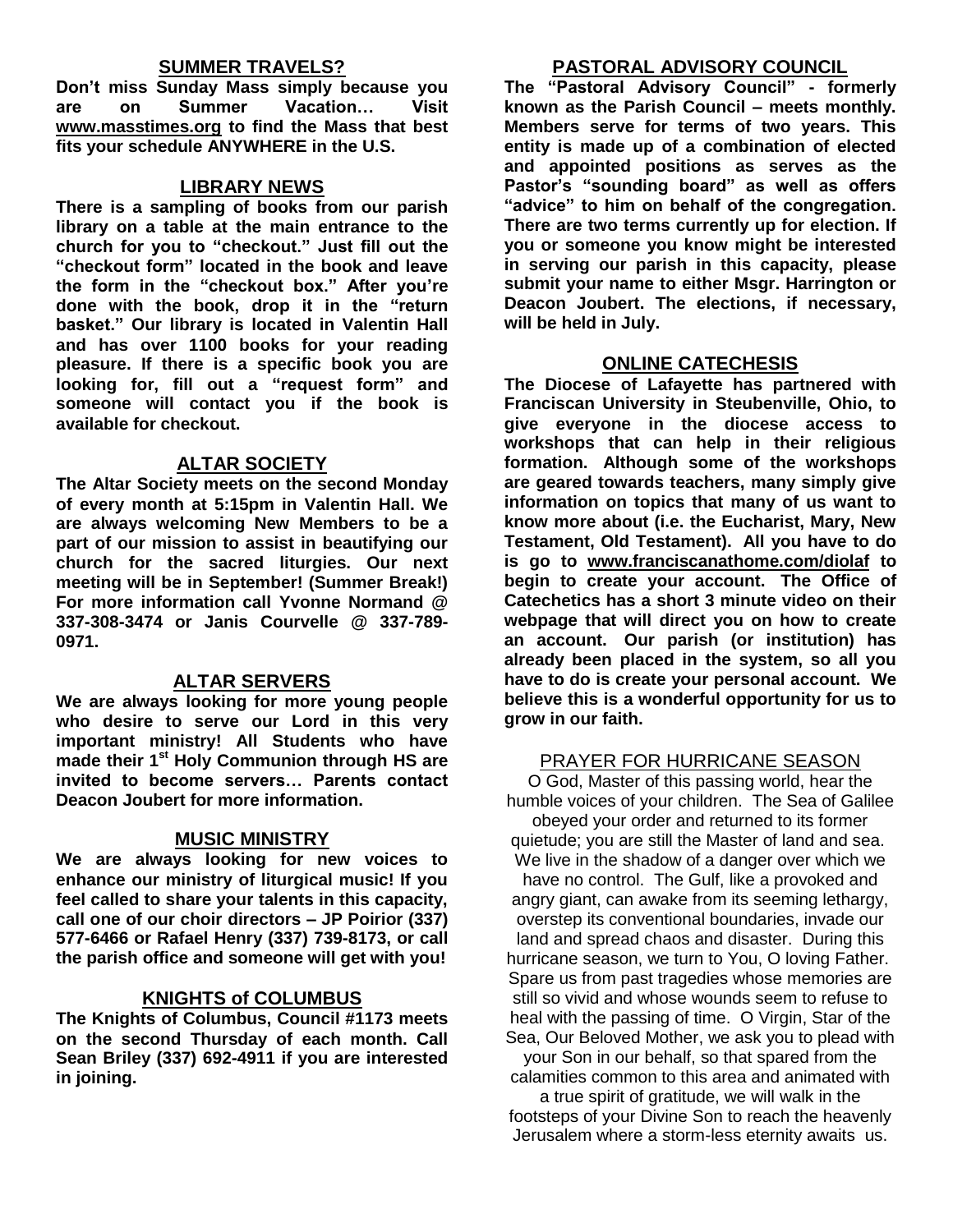## **EXTRA – ORDINARY MINISTERS**

**July 06/07**

**Saturday – 4:00pm Altar Servers:** Broty & Katie Stelly **Extra-ordinary Ministers of the Eucharist:**  Howard Fournier, Julie Roy, Lorna Sue Miller, Paul & Betty Leleux **Reader:** Anne Zorn **Sunday – 8:00am**

**Altar Servers:** Leigh Labrie, Beau & Ethan Stelly **Extra-ordinary Minister of the Eucharist:** Beverly Bernard, Debbie Fay, Lois Joubert **Reader:** Jude Guidry **10:00am**

**Altar Servers**: Sam Chachere, Hieu & Jacob Tran, **Extra-Ordinary Ministers of the Eucharist:**

Paul Briley, Cynthia Guidry, Cindy Prather, Martha Moise

**Reader:** Catherine Benson

**5:00pm** 

**Altar Servers:** Mark & Myles Collins **Extra-ordinary Ministers of the Eucharist:** Emily Thibodeaux, Brad & Sharon Ortego, Mercy

Jannise

**Reader:** Mercy Jannise

## **OCS CORNER**

**With information available at this time, 69 percent of the 2019 class has qualified for the Louisiana TOPS program. Their unofficial ACT composite average of 22 is above both the state and national averages; and this class amassed approximately \$1.6 million through scholarship and TOPS awards!**

**Looking toward next year, parents are reminded about the in-store "OC Uniform Sale Day" at School Time Uniforms in Lafayette on Wednesday, June 26, from 10 am to 6 pm with 15% discount. The sale will continue June 27 and 28 online with the same discount and free shipping with the code VIKINGS4. School Time Uniforms will come to OC on July 17 from 3 to 7 pm when a 10% discount will be available.**

**Check the Opelousas Catholic School website for other important dates in August concerning the beginning of the 2019-2020 school year.**